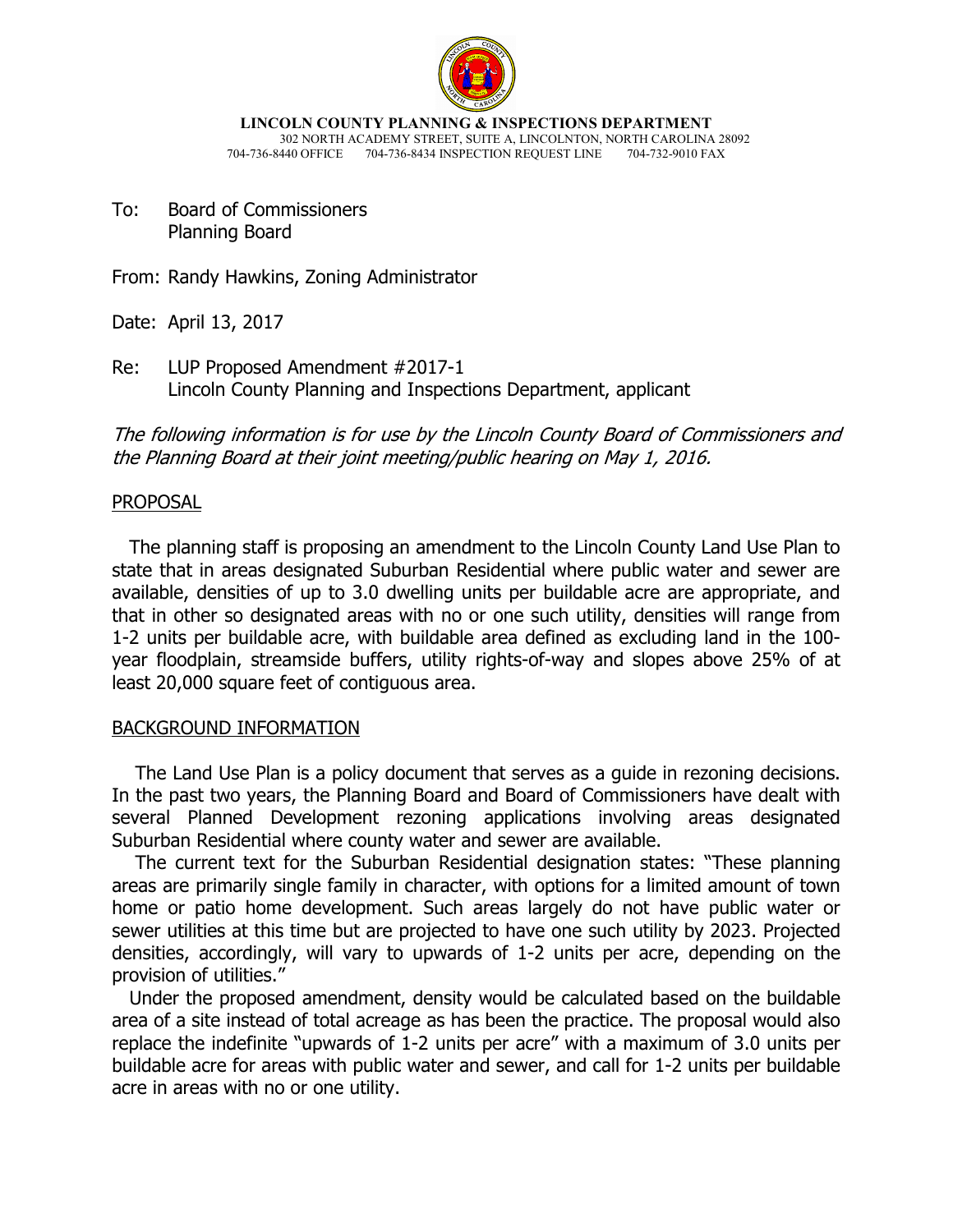If the proposed amendment is adopted, staff would draft a proposal to codify the policy in Lincoln County Unified Development Ordinance under the Planned Development section.

Attached to this report are:

1) The full text of the proposed amendment.

 2) A Land Use Plan map that shows areas in east Lincoln designated Suburban Residential.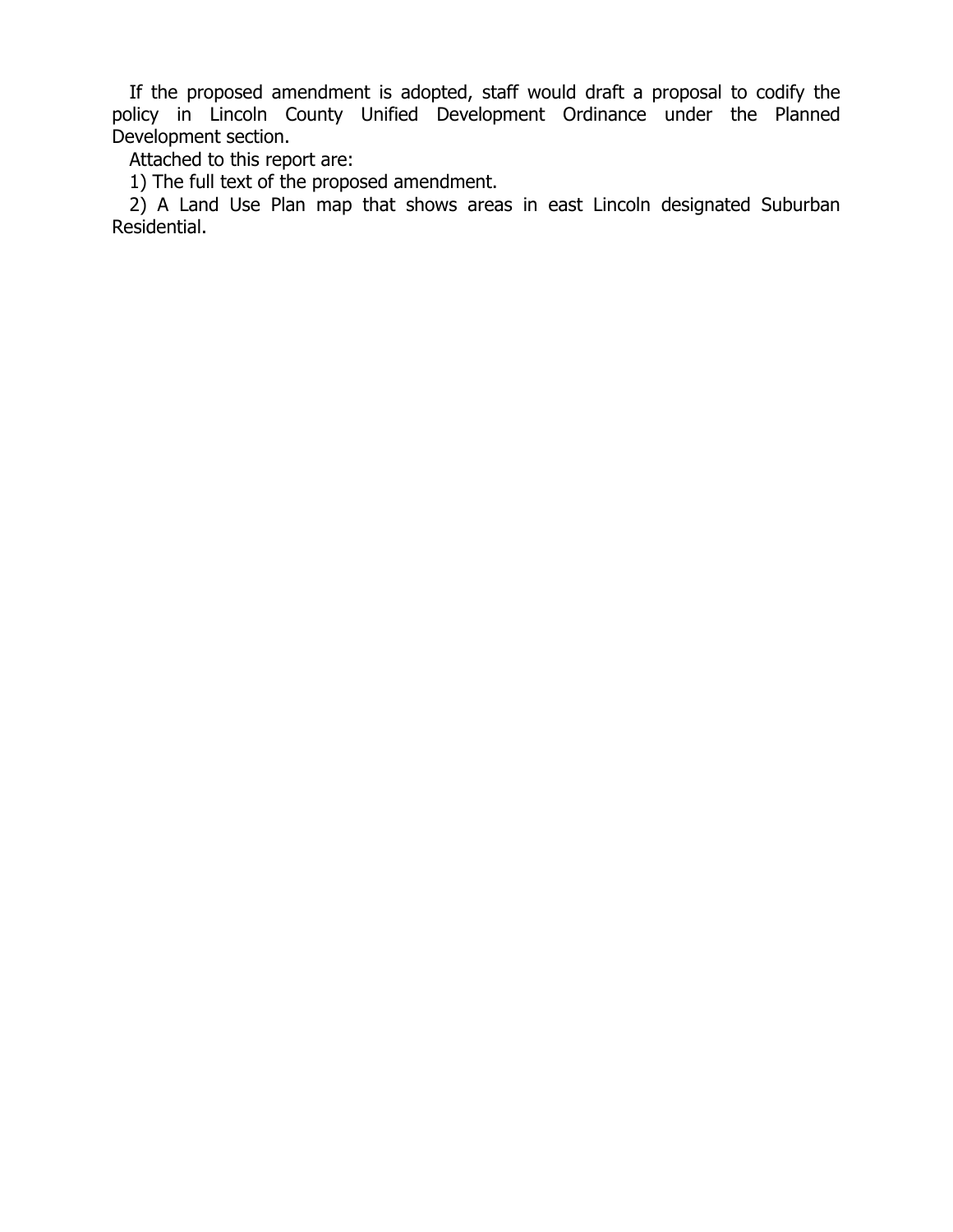## **Land Use Plan Proposed Amendment #2017-1**

## **Suburban Residential**

These planning areas are primarily single family in character, with options for a limited amount of town home or patio home development. Such areas largely do not have public water or sewer utilities at present but are projected to have one such utility by 2023. Projected densities, accordingly, will vary to upwards of 1-2 units per acre, depending on the provision of utilities. In areas with public water and public sewer, densities of up to 3.0 dwelling units per buildable acre are appropriate, with buildable area defined as excluding land in the 100-year floodplain, streamside buffers, utility rights-of-way and slopes above 25% of at least 20,000 square feet of contiguous area. In areas with no or one such utility, densities will range from 1-2 units per buildable acre.